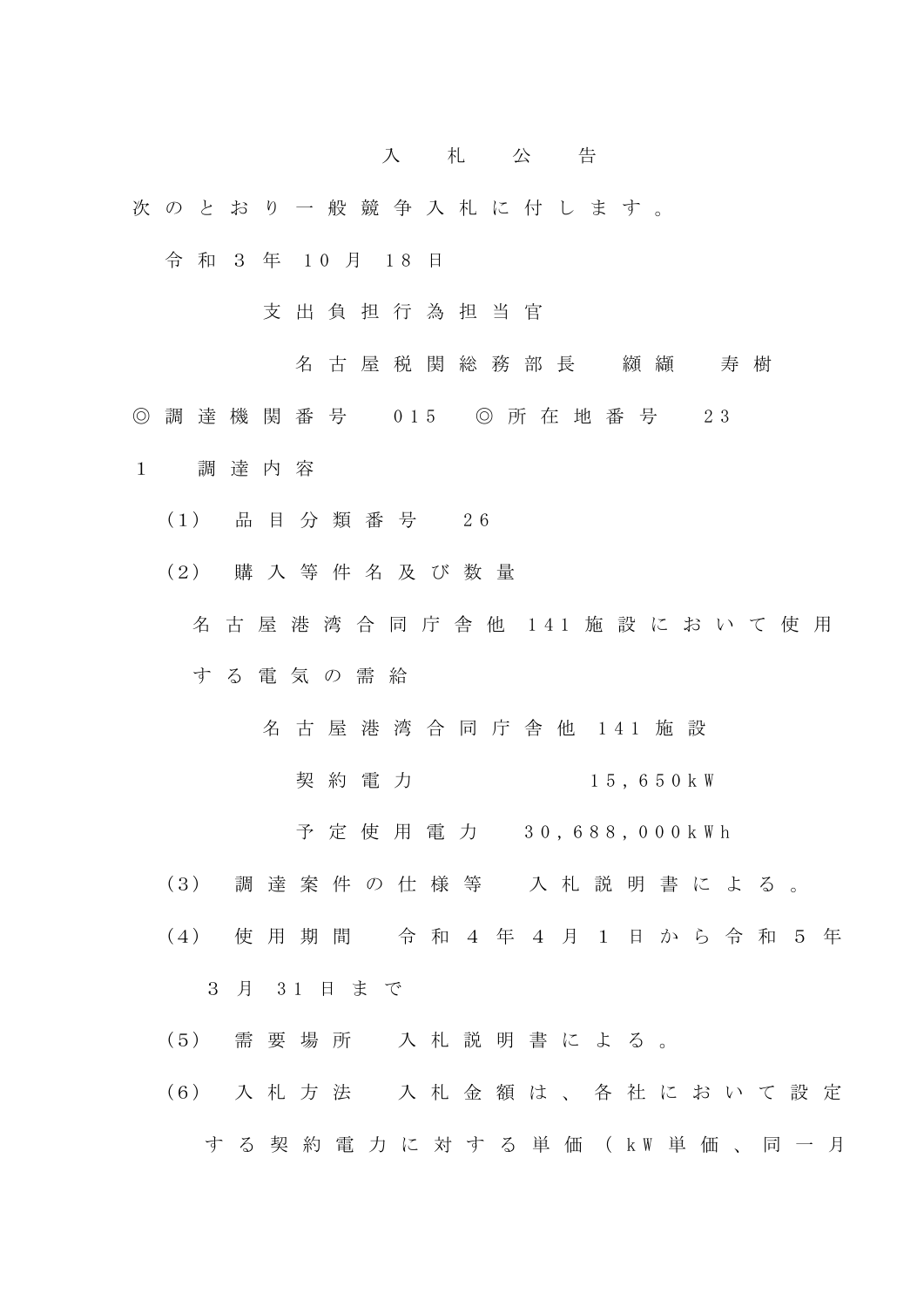に お い て は 、 単 一 の も の と す る 。) 及 び 使 用 電 力 に 対 す る 単 価 ( k W h 単 価 、 同 一 月 に お い て は 、 単 一 の も の と す る 。) を 根 拠 ( 小 数 点 以 下 を 含 む こ と が で き る 。) と し 、 当 関 が 提 示 す る 契 約 電 力 及 び 予 定 使 用 電 力 量 の 対 価 を 入 札 金 額 と す る こ と 。

な お 、 落 札 決 定 に 当 た っ て は 、 入 札 書 に 記 載 さ れ た 金 額 に 当 該 金 額 の 1 0 % に 相 当 す る 額 を 加 算 し た 金 額 ( 当 該 金 額 に 1 円 未 満 の 端 数 が あ る と き は 、 そ の 端 数 金 額 を 切 り 捨 て る も の と す る 。) を も っ て 落 札 価 格 と す る の で 、 入 札 者 は 、 消 費 税 及 び 地 方 消 費 税 に 係 る 課 税 事業者であるか免税事業者であるかを問わず、 見積もった金額の 110 分の 100 に相当する金 額 を 入 札 書 に 記 載 す る こ と 。

- 2 競 争 参 加 資 格
	- (1) 予 算 決 算 及 び 会 計 令 第 7 0 条 の 規 定 に 該 当 し な い 者 で あ る こ と 。

な お 、 未 成 年 者 、 被 保 佐 人 又 は 被 補 助 人 で あ っ て 、 契 約 締 結 の た め に 必 要 な 同 意 を 得 て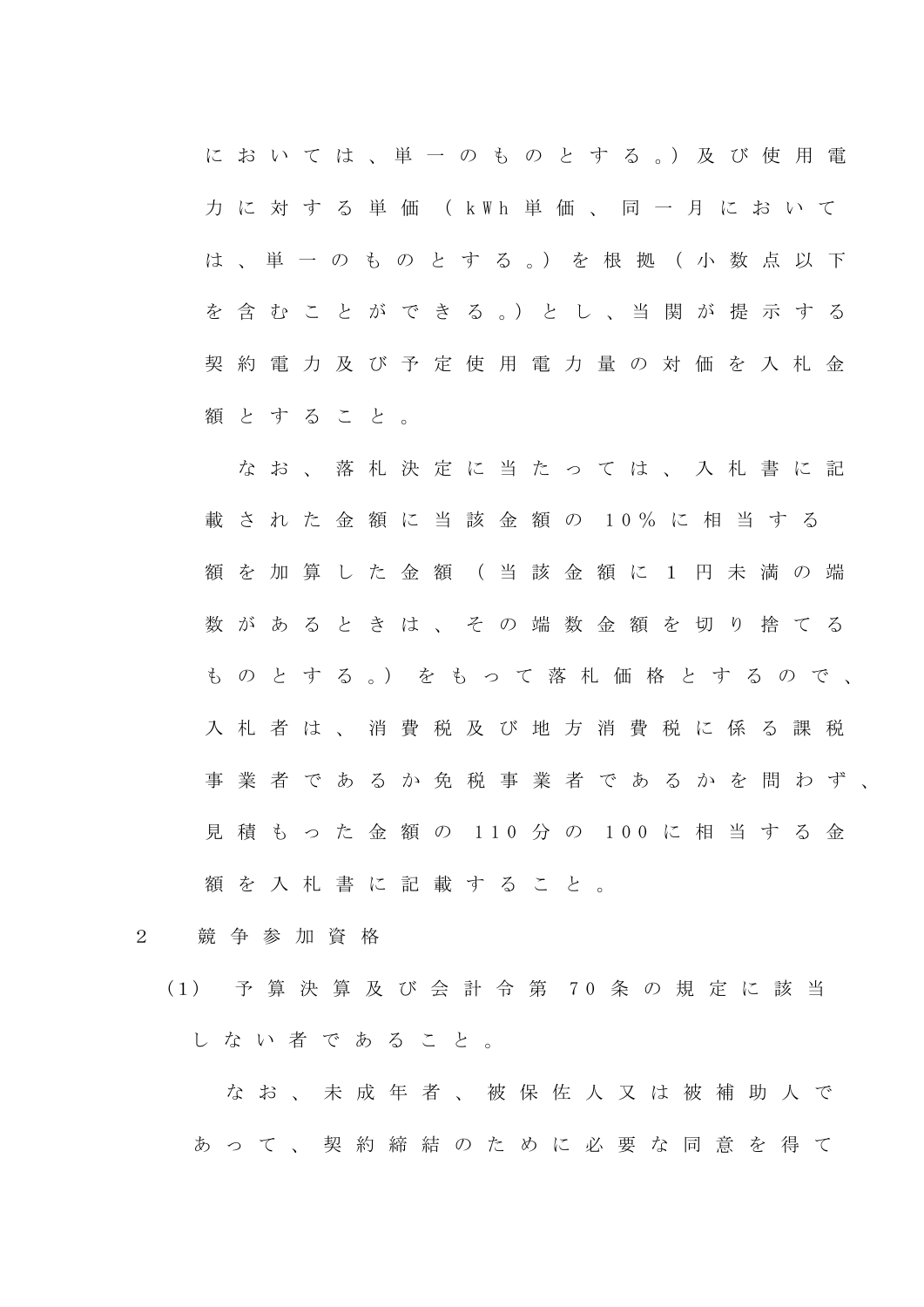い る 者 は 、 同 条 中 、 特 別 の 理 由 が あ る 場 合 に 該 当 す る 。

- (2) 予 算 決 算 及 び 会 計 令 第 7 1 条 の 規 定 に 該 当 し な い 者 で あ る こ と 。
- (3) 今和元·2·3年度 (平成 31·32·33年 度) 財 務 省 競 争 参 加 資 格 (全 省 庁 統 一 資 格 )に お い て 、 業 種 区 分 が 「 物 品 の 製 造 」 又 は 「 物 品 の 販 売 」 の 「 A 」 又 は 「 B 」 の 等 級 に 格 付 され、東海·北陸地区の競争参加資格を有す る 者 、 又 は 当 該 競 争 参 加 資 格 を 有 し て い な い 者 で 、 入 札 書 の 受 領 期 限 ま で に 競 争 参 加 資 格 審 査 を 受 け 、 競 争 参 加 資 格 者 名 簿 に 登 載 さ れ 、 当 該 等 級 に 格 付 さ れ た 者 で あ る こ と 。
- (4) 各 省 各 庁 か ら 指 名 停 止 等 を 受 け て い な い 者 ( 支 出 負 担 行 為 担 当 官 が 特 に 認 め る 者 を 含

む 。) で あ る こ と 。

(5) 経 営 の 状 況 又 は 信 用 度 が 極 度 に 悪 化 し て い な い と 認 め ら れ る 者 で あ り 、 適 正 な 契 約 の 履 行 が 確 保 さ れ る 者 で あ る こ と 。

(6) 電 気 事 業 法 第 2 条 の 2 の 規 定 に 基 づ き 、 小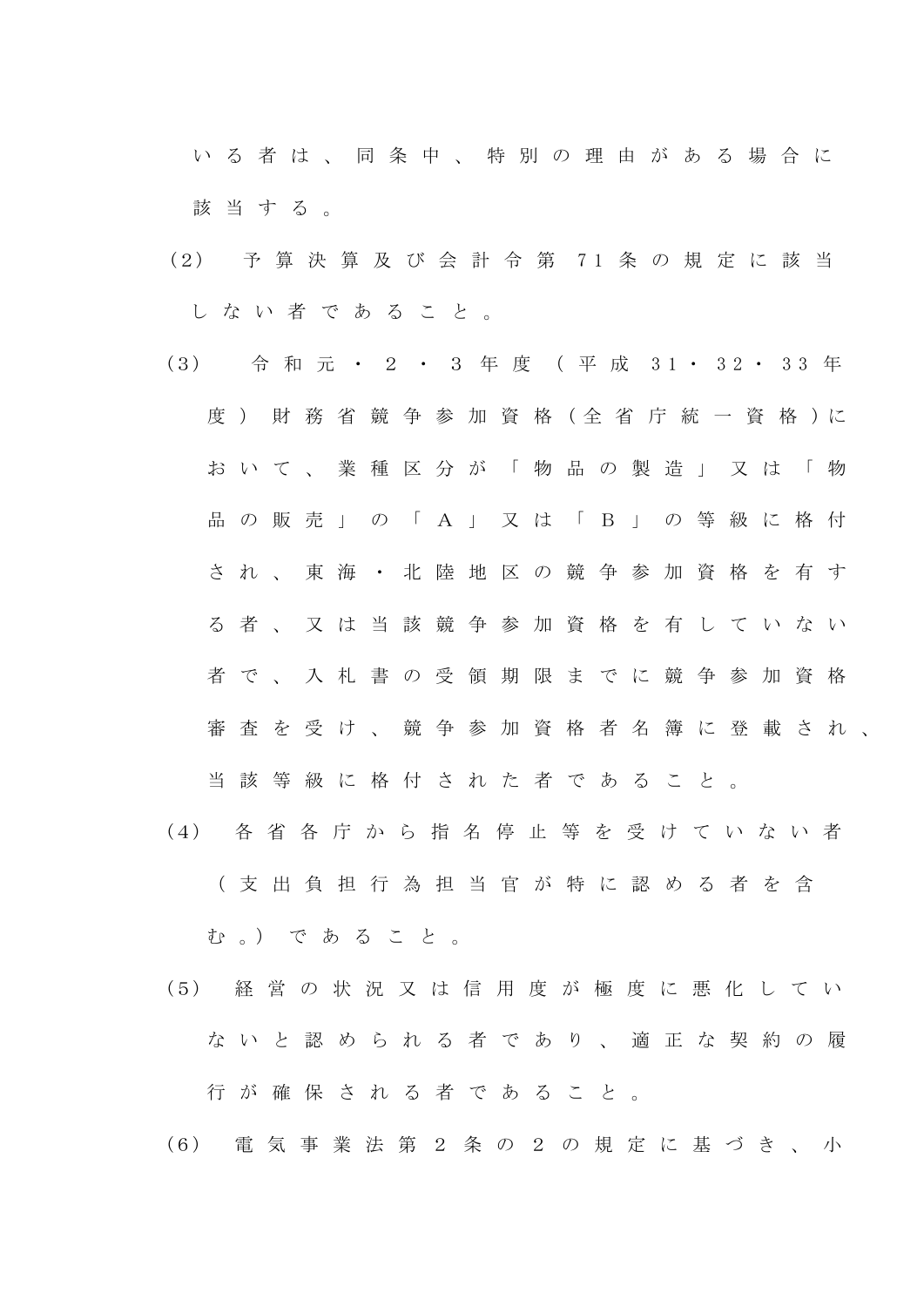売電気事業の登録を受けている 者であること。

(7) 省 C O 2 化 の 要 素 を 考 慮 す る 観 点 か ら 、 入

札 説 明 書 に 記 載 す る 基 準 を 満 た す こ と 。

- 3 入 札 書 の 提 出 場 所 等
	- (1) 入 札 書 の 提 出 場 所 、 契 約 条 項 を 示 す 場 所 、 入 札 説 明 書 の 交 付 場 所 及 び 問 い 合 わ せ 先

〒 4 5 5 ― 8535 名 古 屋 市 港 区 入 船 二 丁 目 3 番

- 1 2 号 名 古 屋 港 湾 合 同 庁 舎 名 古 屋 税 関
- 総 務 部 会計課 庁 務 係 猪 野 誠

電 話 0 5 2 - 6 5 4 - 4 119

(2) 入 札 説 明 書 の 交 付 方 法

上 記 場 所 で 随 時 交 付 す る 。

- (3) 入 札 書 の 受 領 期 限 令 和 3 年 12 月 10 日 1 7 時 3 0 分
- (4) 開 札 の 日 時 及 び 場 所

令 和 3 年 12 月 13 日 10 時 00 分

名 古 屋 港 湾 合 同 庁 舎 7 階 会 計 課 入 札 室 (5) (3) 及 び (4) に つ い て は 、 電 子 調 達 シ ス テ ム

に お い て シ ス テ ム 障 害 が 発 生 し た 場 合 に は 、

別 途 通 知 す る 日 時 に 変 更 す る 場 合 が あ る 。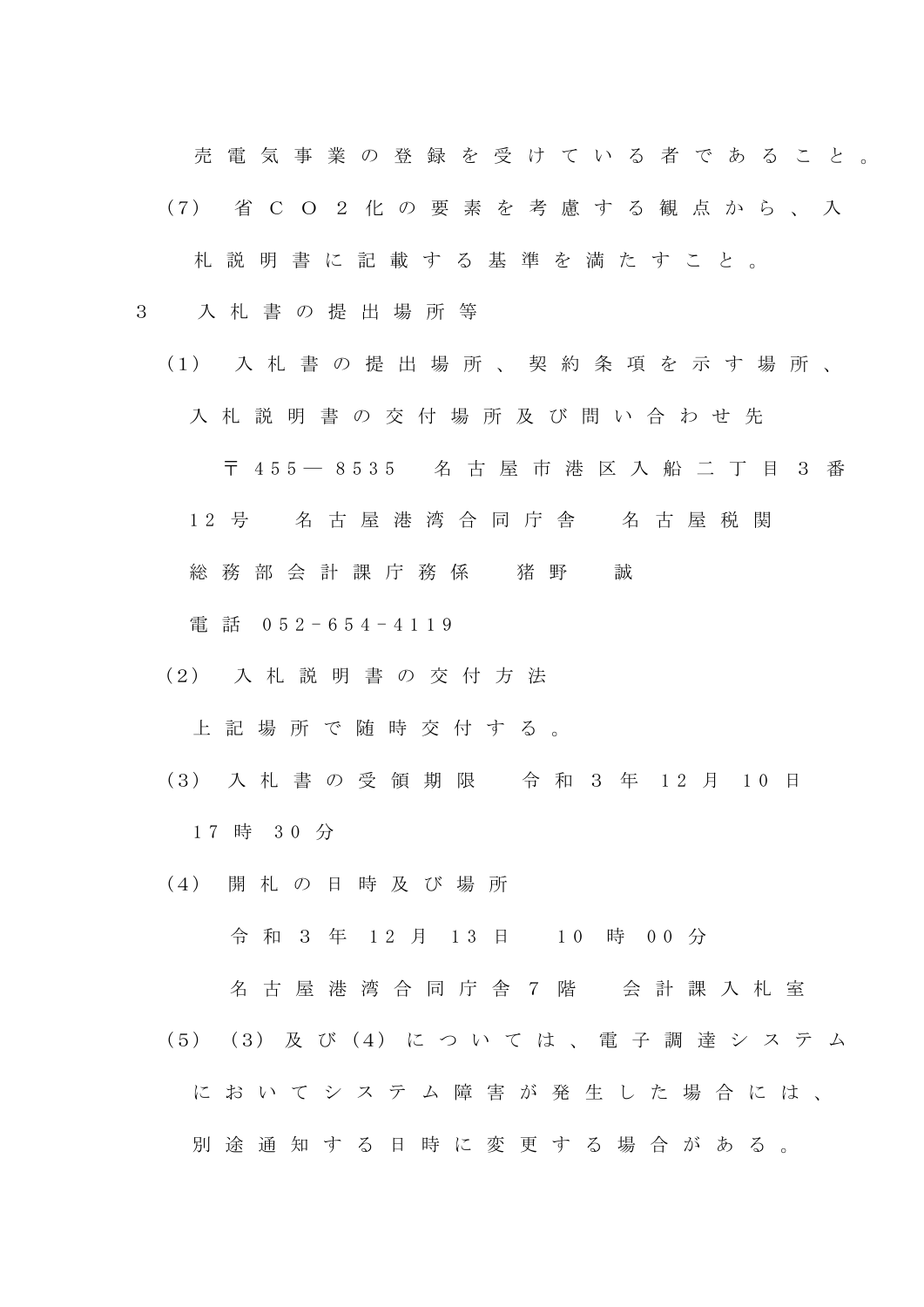4 電 子 調 達 シ ス テ ム の 利 用

 本 件 は 、 府 省 共 通 の 電 子 調 達 シ ス テ ム を 利 用 し た 応 札 及 び 入 開 札 手 続 き に よ り 実 施 す る も の と す る 。 但 し 、 紙 に よ る 入 札 書 の 提 出 も 可 と す る 。 詳 細 に つ い て は 、 入 札 説 明 書 の と お り 。

- 5 そ の 他
	- (1) 入 札 及 び 契 約 手 続 に お い て 使 用 す る 言 語 及 び 通 貨 日 本 語 及 び 日 本 国 通 貨 に 限 る 。
	- (2) 入 札 保 証 金 及 び 契 約 保 証 金 免 除 。 な お 、 契約保証金の免除に当たっては、落札者が契 約 締 結 の 際 に 令 和 4 · 5 · 6 年 度 財 務 省 競 争 参 加 資 格 ( 全 省 庁 統 一 資 格 ) を 有 し て い る こ と を 条 件 と す る 。
	- (3) 入 札 の 無 効 本 公 告 に 示 し た 競 争 参 加 資 格 の な い 者 の 提 出 し た 入 札 書 及 び 入 札 に 関 す る

条 件 に 違 反 し た 入 札 書 は 無 効 と す る 。

- (4) 契約書作成の要否 要。
- (5) 落 札 者 の 決 定 方 法 予 算 決 算 及 び 会 計 令 第 7 9 条 の 規 定 に 基 づ い て 作 成 さ れ た 予 定 価 格 の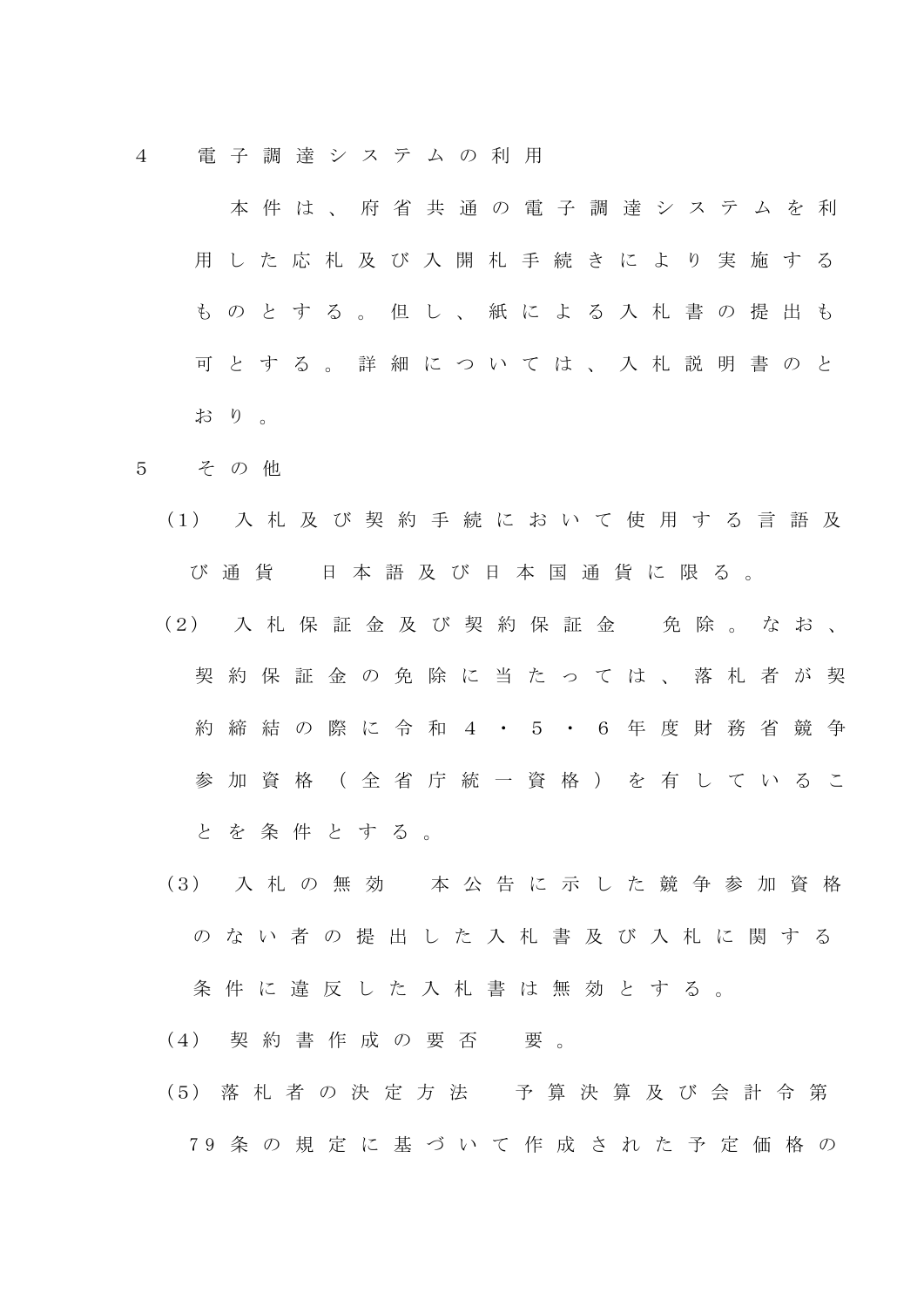制 限 の 範 囲 内 で 最 低 の 価 格 を も っ て 有 効 な 入 札 を 行 っ た 者 を 落 札 者 と す る 。

- (6) 手続における交渉の有無 無。
- (7) 詳 細 は 入 札 説 明 書 に よ る 。
- 6 S u m m a r y
	- (1) Official in charge of disbursement of the p r o c u r i n g e n t i t y : K O K E T S U H i r o k i , Director of the Coordination Division, N a g o y a C u s t o m s .
	- (2) Classification of the products to be p r o c u r e d : 2 6
	- (3) Nature and quantity of the products to be p u r c h a s e d :

Electricity to be used in 142 office b u i l d i n g s .

Contract Demand 15, 650 kW, The estimated e l e c t r i c i t y 3 0 , 6 8 8 , 0 0 0 k W h

- (4) Period of service : From 1 April, 2022 t h r o u g h 3 1 M a r c h , 2 0 2 3 .
- (5) Place of service : As in the tender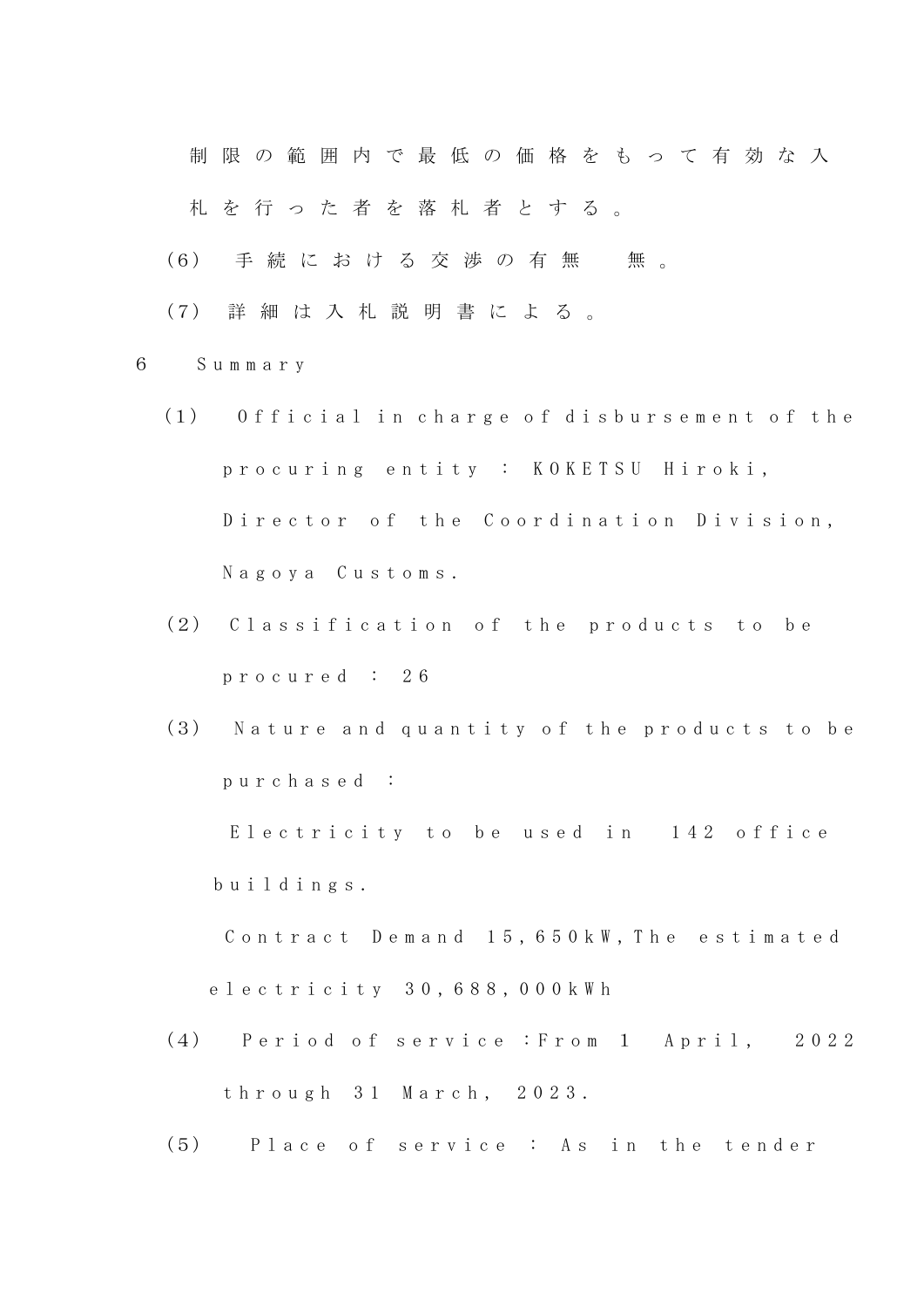d o c u m e n t a t i o n .

- (6) Q u a l i f i c a t i o n f o r p a r t i c i p a t i n g i n t h e t e n d e r i n g p r o c e d u r e s : S u p p l i e r s e l i g i b l e for participating in the proposed tender are those who shall :
	- ① N o t c o m e u n d e r A r t i c l e 7 0 o f t h e Cabinet Order concerning the Budget, Auditing and Accounting. Furthermore, minors, person under Conservatorship or person under Assistance that have o b t a i n e d t h e c o n s e n t n e c e s s a r y f o r c o n c l u d ing a c o n t r a c t m a y b e a p p l i c a b l e under cases of special reasons within t h e s a i d c l a u s e .
	- ② N o t c o m e u n d e r A r t i c l e 7 1 o f the Cabinet Order concerning the Budget, Auditing and Accounting.
	- ③ H a v e G r a d e " A o r B M a n u f a c t u r e o r Sale" in terms of the qualification for p a r t i c i p a t i n g i n t e n d e r s b y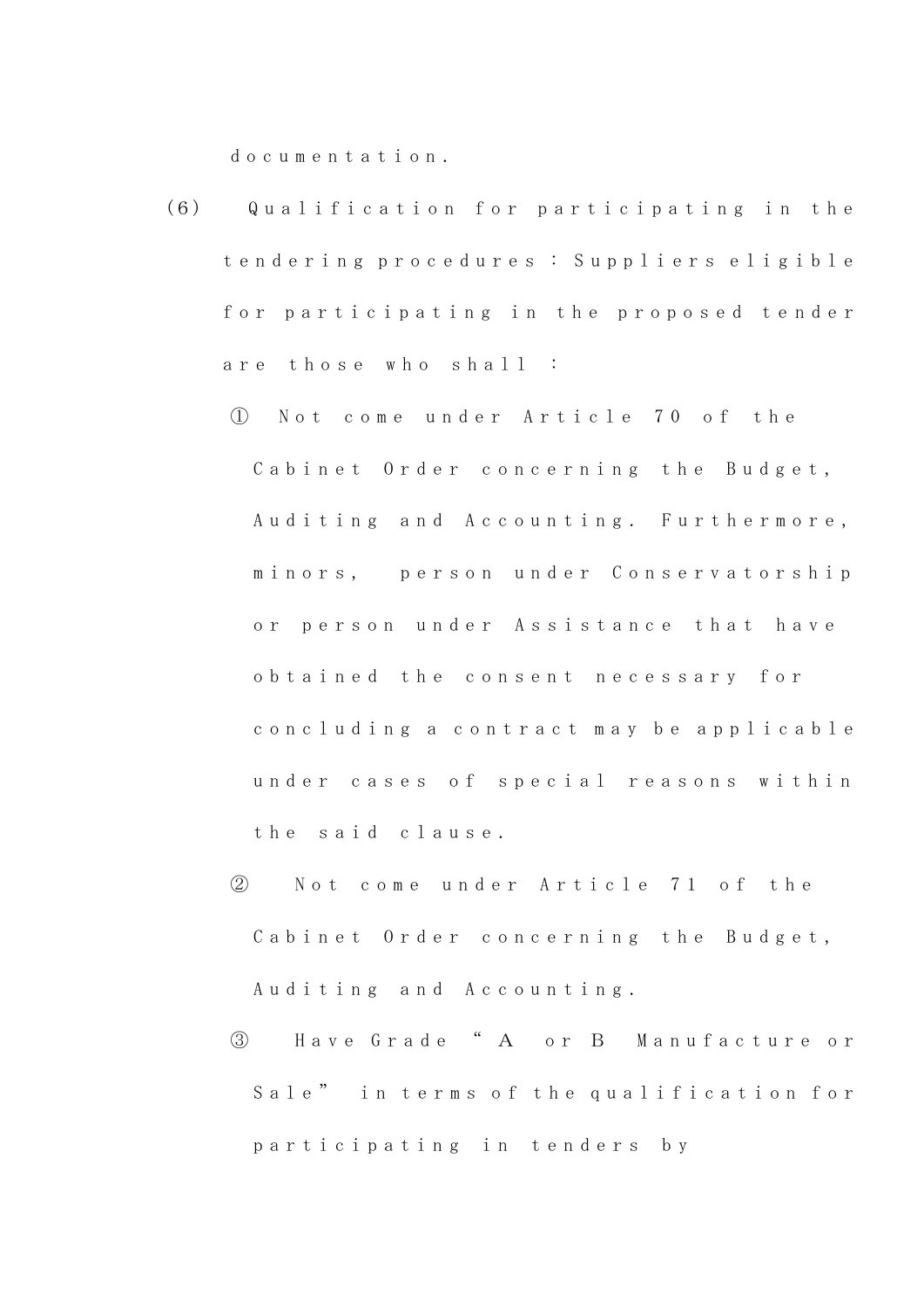Organizations in Tokai·Hokuriku area r e l a t e d t o t h e M i n i s t r y o f F i n a n c e i n the fiscal years, 2019, 2020 and 2021 (Single qualification for every m i n i s t r y a n d a g e n c y )

- ④ H a v e n o t r e c e i v e d s u s p e n s i o n o f designated contractor status, etc, from a n y m i n i s t r y o r a g e n c y ( i n c l u d i n g p e r s o n s p e c i a l l y qualified by officials in charge of disbursement of the procuring e n t i t y ) .
- ⑤ A p e r s o n w h o s e b u s i n e s s s i t u a t i o n o r trustworthiness is deemed not to have significantly deteriorated and whose proper performance of a contract can be g u a r a n t e e d .
- ⑥ H a v e r e g i s t e r e d i n a c c o r d a n c e w i t h article  $2 - 2$ , of the Electricity Utilities Industry Law.
- ⑦ F u l f i l l t h e r e q u i r e m e n t m e n t i o n e d i n